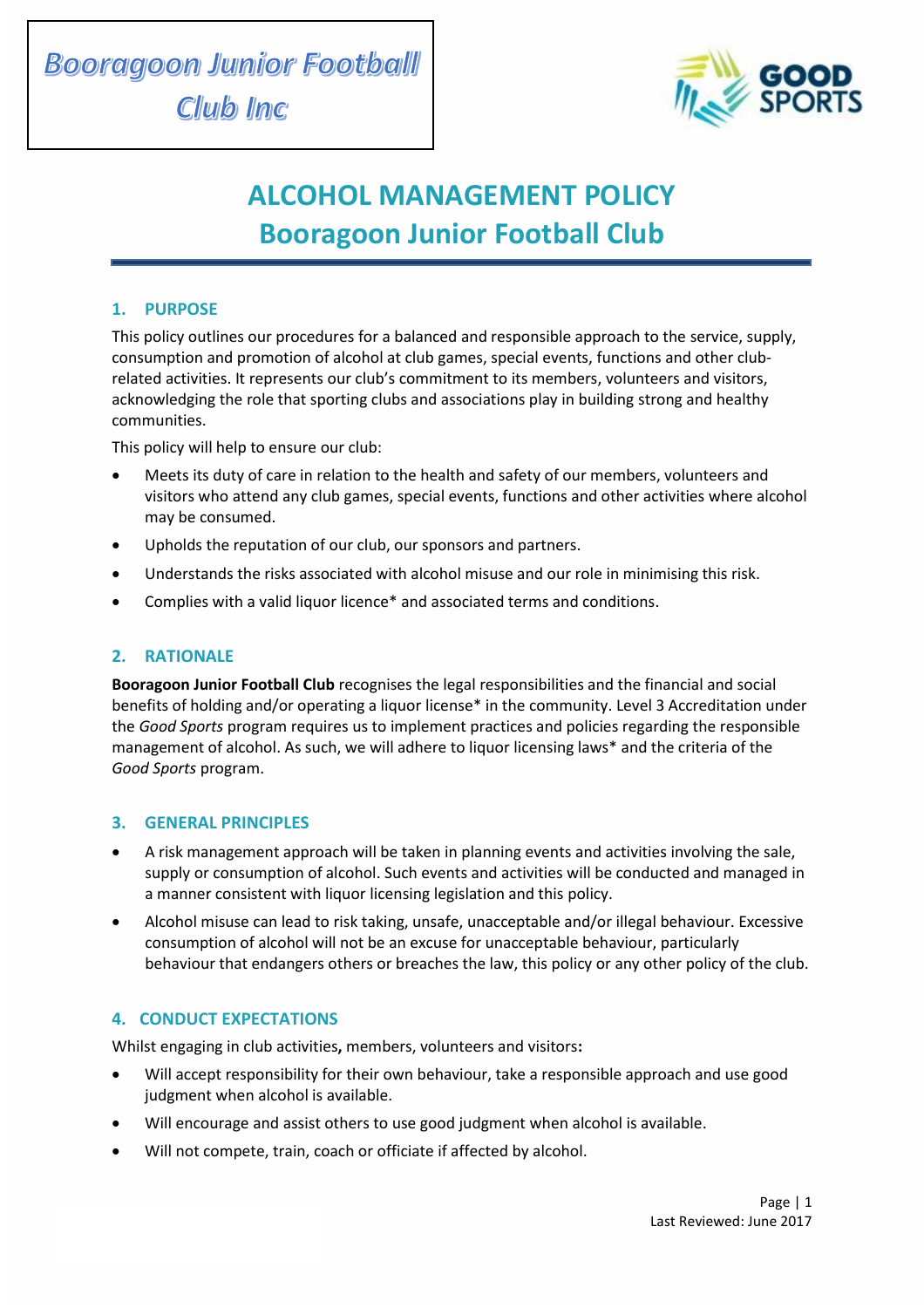



- Will not provide, encourage or allow people aged under 18 years to consume alcohol.
- Will not participate, pressure anyone or encourage excessive or rapid consumption of alcohol (including drinking competitions).
- Will not provide alcohol only as an award to a player or official for any reason.
- Will not post images on social media of themselves or others drinking alcohol irresponsibly at club-related activities.

## **5. ALCOHOL MANAGEMENT**

Our club will ensure that:

- A current and appropriate liquor licence\* is maintained.
- The club's liquor licence\* is displayed as near as practical to the entrance of the clubroom or beside the bar/canteen (as required by relevant state law).
- All mandatorily required liquor licence\* signage will be displayed in each area covered by the club's licence\*
- The names of Responsible Service of Alcohol (RSA) trained personnel will be displayed near the bar.
- Servers of alcohol will not consume alcohol when on duty.
- Information posters about '[Standard Drink measures](file://///ADF-FILE/adf/Community%20Programs/Good%20Sports/MARKETING/Merchandise/Designs/2015/Double%20sided%20accreditation%20poster/ADF112%20Standard%20Drinks%20Poster%20A4%20ART-2_FINAL.pdf)' will be displayed prominently near where alcohol is served.
- An Incident Register will be maintained (at the bar/canteen) and any alcohol-related incidence will be recorded on the register.
- [Substantial food](file:///G:/Community%20Programs/Good%20Sports/Program%20Development%20Team%20-%20Good%20Sports/3.%20Program%20Resource%20Development/Resource%20Review%202016-2017/1.%20National%20Resources/Resource%205%20-%20Substantial%20Food%20Info%20Sheet/gs-substantial-food-information-sheet-20170130-v0.3.docx) (requiring preparation and/or heating) will be available for members to bring or purchase when alcohol is available for more than 90 minutes and more than 15 people are present. Healthy food options will be provided, where possible.
- Alcohol is not advertised, promoted, served or consumed at junior games, events, functions or activities.

## **5.1 Service of Alcohol**

Alcohol will be served according to the club's liquor license\* with the safety and well-being of members and visitors the priority. Our club will ensure:

- Only RSA trained bar servers with current qualifications will serve alcohol.
- Standard drink measures are used for non-pre-packaged alcohol (e.g. drinks in glasses), where possible.
- Servers are aware of standard drink sizes and are competent in measuring standard drinks.
- The service of double measures of spirits is discouraged.
- People aged under 18 years do not serve alcohol.
- Excessive or rapid consumption of alcohol is not encouraged. This means we do not conduct happy hours, cheap drink promotions or drinking competitions.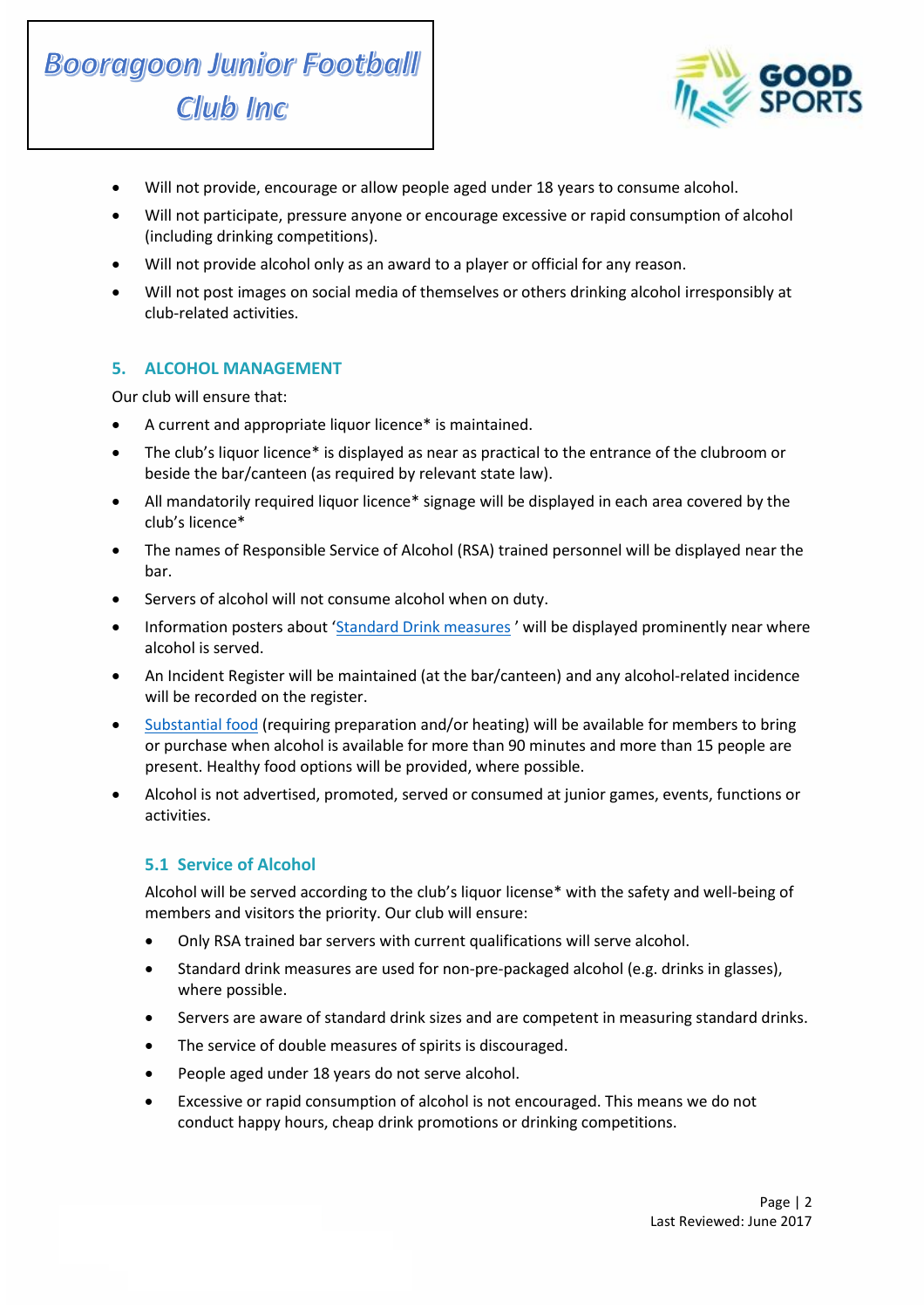

## **5.2 Intoxicated People**

For the purposes of this policy, a person is defined as in a **state of intoxication** if his or her speech, balance, co-ordination or behaviour is noticeably affected and there are reasonable grounds for believing that this is the result of the consumption of alcohol.

- Intoxicated people will not be permitted to enter our club premises.
- Alcohol will not be served to any person who is or appears intoxicated.
- Servers will follow RSA training procedures when refusing service to an intoxicated person.
- If a person becomes intoxicated (and is **not** putting other people at risk with their behaviour) the person will not be served alcohol but will be provided with water and options for safe transport home from our club, where available.
- If a person becomes intoxicated (and **is** putting other people at risk due to their behaviour) the person will be asked to leave our club premises immediately and offered safe transport options, where available. Police may also be contacted to remove the person, if required.
- Any alcohol-related incident and any action taken will be recorded in our club's incident register.

## **5.3 Underage Drinking**

- Alcohol will not be served to persons aged under 18 years.
- Bar servers and committee members will ask for proof of age whenever the age of a person requesting alcohol is in doubt.
- Only photo ID's will be accepted as 'proof of age'.
- Our club will not encourage the drinking of alcohol in the club change-rooms to reduce the risk of minors being served alcohol illegally.

## **5.4 Availability of Non-Alcoholic and Low Alcohol Drinks**

Our club recognises that not all club members may drink alcohol and alcohol is not the only revenue stream available. Our club actively encourages the sale of alternative products to that of alcohol and will ensure that:

- Water is provided free of charge (where available).
- At least four non-alcoholic drinks and one low-alcoholic drink option are always available and priced at least 10% cheaper than the cheapest full strength drink. Healthy drink options will be provided, where possible.
- Non-alcoholic drinks are clearly visible and adequate in variety and supply.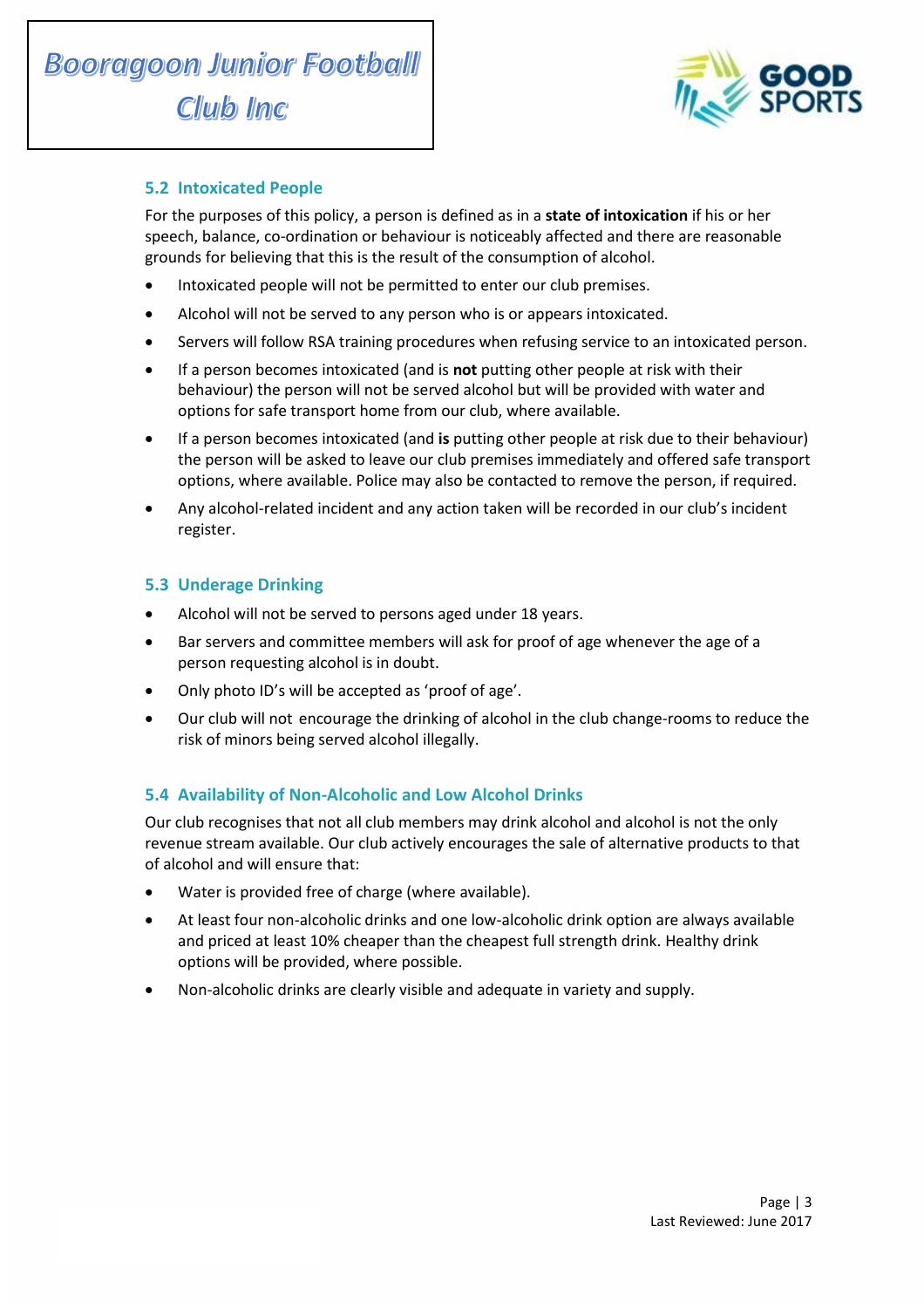

# **6. FUNCTIONS**

Our club will encourage safe celebrations and events by:

- Not conducting functions where a minimum amount of liquor sales is required.
- Not promoting or hosting 'all you can drink' functions.
- Not providing alcohol-only drink vouchers for functions.
- **[Not including alcohol in the price of function tickets]** or **[Limiting the number of drinks included in the price of function tickets to a maximum of four, as recommended by the Australian Health and Medical Research Council.]**

Advertisements for functions will promote safe celebrations by:

- Not overemphasising the availability of alcohol or referring to the amount of alcohol available.
- Not encouraging rapid drinking or excessive drinking.
- Giving equal reference to the availability of non-alcoholic drinks.
- Displaying a clear start and finish time for the function.
- Including a safe transport message, where possible and relevant.

## **7. SAFE TRANSPORT**

Our club recognises that driving under the influence of alcohol and/or drugs is hazardous to individuals and the wider community. Accordingly, our club implements a Safe Transport Policy that is reviewed regularly in conjunction with this Alcohol Management Policy. We ask that all attendees at our functions plan their transport requirements to ensure they arrive home safely and prevent driving under the influence of alcohol.

## **8. CLUB TRIPS**

Our club will monitor and ensure any club trips, particularly end of season player trips, strictly adhere to responsible behaviour and alcohol consumption in accordance with the principles of this policy and the values of the club.

## **9. AWARDS/PRIZES**

Our club will avoid providing [awards](http://goodsports.com.au/resources/alternatives-alcohol-prizes/) (e.g. at end of season presentations) and fundraising prizes that have an emphasis on alcohol as a reward.

## **10. PROMOTING THIS POLICY AND RESPONSIBLE USE OF ALCOHOL**

Our club will:

- Educate members, volunteers and visitors about our policy and the benefits of having such a policy.
- Ensure this policy is easily accessible and will promote it via [**our website, newsletters, social media, announcements during events and functions**].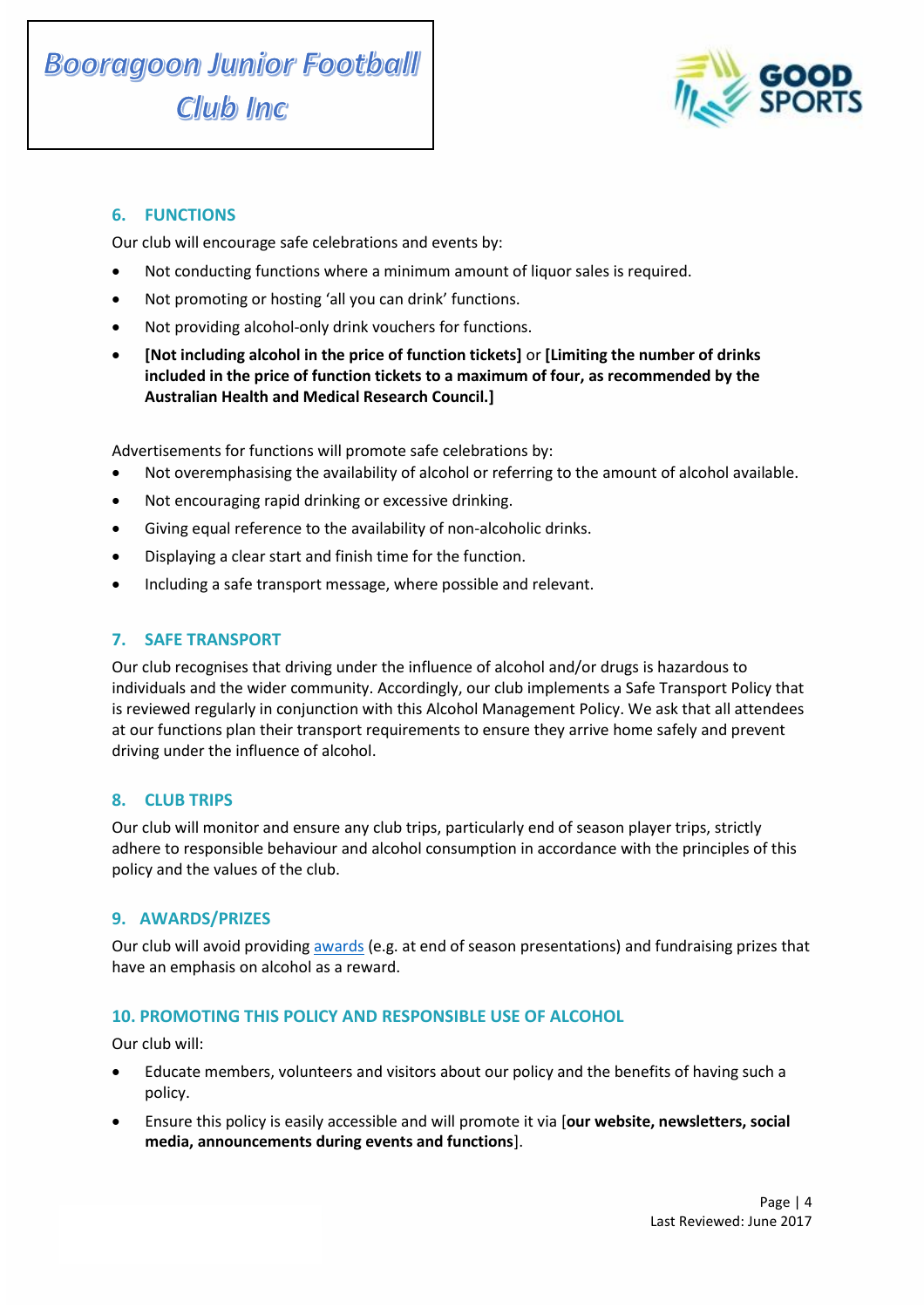



- Actively demonstrate its attitude relating to the responsible use of alcohol and promote positive messages through its social media platforms.
- Pursue non-alcohol sponsorship and revenue sources.
- Actively participate in the Alcohol and Drug Foundation's *Good Sports* program with an ongoing priority to [**achieve/maintain**] the highest Good Sports accreditation.

## **11. NON-COMPLIANCE**

Club committee members will uphold this policy and any non-compliance, particularly in regard to Licencing Laws\*, will be handled according to the following process:

- Explanation of the policy to the person/people concerned, including identification of the section of policy not being complied with.
- Continued non-compliance with the policy should be handled by at least two committee members who will use their discretion as to the action taken, which may include asking the person/ people to leave the facilities or function.

#### **12. POLICY MANAGEMENT**

The presence of a [**bar manager, person who has current RSA qualifications and/or committee member**], whenever our [**bar is open/canteen/kiosk is selling alcohol**], is essential to ensure compliance with this policy and liquor licensing laws.

#### **13. POLICY REVIEW**

This policy will be reviewed annually to ensure it remains relevant to club operations and reflects both community expectations and legal requirements.

#### **SIGNATURES:**

Signed: Signed: Signed:

 $\overline{\phantom{a}}$ 

Club President Club Secretary

Date: \_\_\_\_\_<u>\_\_1/7/2017</u> \_\_\_\_\_\_\_\_\_\_\_\_\_\_\_\_\_\_\_\_\_\_\_\_\_\_\_\_\_\_\_\_\_\_Date: \_\_\_\_\_<u>\_\_1/7/2017</u> \_\_\_\_\_\_\_\_\_\_\_\_\_\_\_\_\_\_\_\_\_\_\_\_\_\_\_\_\_\_\_\_\_\_\_

Next policy review date is **1/7/2018**

## **ENQUIRIES REGARDING OUR POLICY:**

CONTACT: info@booragoonbulldogs.com.au PHONE: n/a EMAIL: info@booragoonbulldogs.com.au

\*Unless exempt from having a license under state specific laws